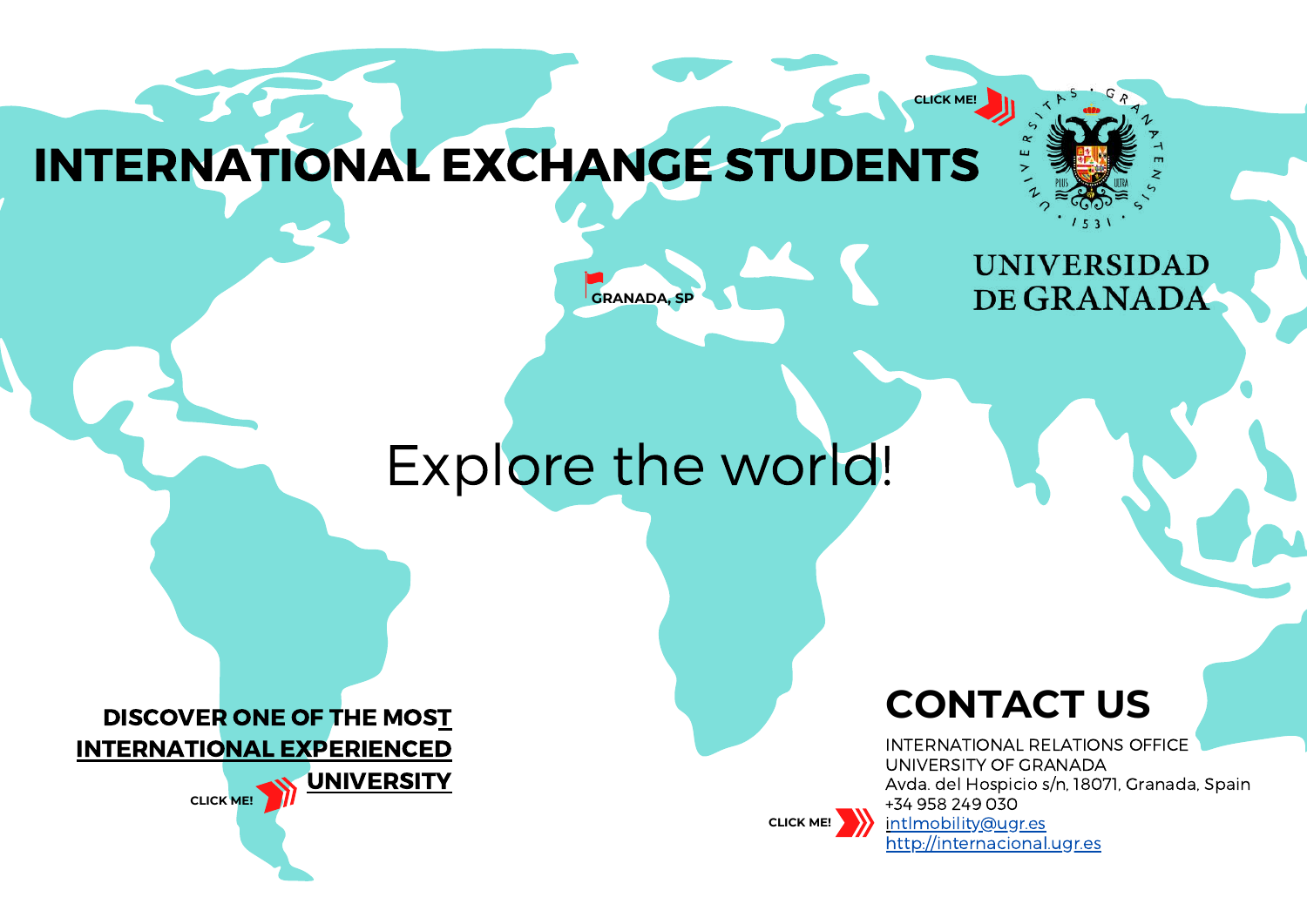# **APPLICATION**<br> **PROCEDURE**<br>
MOMINATION<br>
Sent to <u>intlmobility@ugr.es</u>) indicatin<br>
(sent to <u>intlmobility@ugr.es</u>) indicatin<br>
relieving:<br>
• Basic personal information (full nai<br>
gender and passport number)<br>
• Academic infor

### **NOMIN[AT](https://oficinavirtual.ugr.es/apli/intercambio/alumnos_in/index.html)ION**

Official introduction of candidates by e-mail (sent to [intlmobility@ugr.es\)](https://oficinavirtual.ugr.es/apli/intercambio/alumnos_in/index.html) indicating the following:

- Basic personal information (full name, gender and passport [number\)](https://oficinavirtual.ugr.es/apli/intercambio/alumnos_in/index.html)
- Academic information [\(undergraduate](https://oficinavirtual.ugr.es/apli/intercambio/alumnos_in/index.html) / M A degree, field of study)
- Pe[rio](https://oficinavirtual.ugr.es/apli/intercambio/alumnos_in/index.html)d of exchange

### **ON-LINE [APPLICATION](https://oficinavirtual.ugr.es/apli/intercambio/alumnos_in/index.html)**

The [INTERNATIONAL](https://oficinavirtual.ugr.es/apli/intercambio/alumnos_in/index.html) EXCHANGE STUDENTS are required to complete an on-line [application](https://oficinavirtual.ugr.es/apli/intercambio/alumnos_in/index.html)

- Instructions to successfully complete the online application step by step
- Study Plans (undergraduate and postgraduate courses)
- .<br>Welcome Sessions for International **Students**
- Contact details of each UGR Faculty/School
- Accommodation
- Travel, Visa and **Insurance** Information





### WE INFORM OUR PARTNER ABOUT THEIR **STUDENT'S ADMISSION**

Once each application is assessed, our Office will inform about the results for the admission by e-ma FORM OUR PARTNER ABOUT THEIR<br>
INT'S ADMISSION<br>
Pach application is assessed, our Off<br>
Draw about the results for the admission

### **ACCEPTANCE LETTERS**

The Official Acceptance Letters will be ELECTRONICALLY SIGNED AND FORWARDED TO THE INSTITUTIONAL E-MAIL PROVIDED BY EACH PARTNER

### **O F I C I E N C Y**

Students are expected to have a level of Spanish Language equivalent to B1 in the Common European Framework of Reference fo r Language: s, being the minimum RECOMMENDED<sup>\*</sup> in order to attend UGR regular course: **LANGUAGE PR**<br>Students are {<br>**Spanish Langu**<br>Common Euro<sub>f</sub><br>for Language<br>**RECOMMENDE**<br>regular courses.

> STUDYING WILL FILL YOUR BRAIN, TRAVELLING WILL FILL YOUR SOUL!